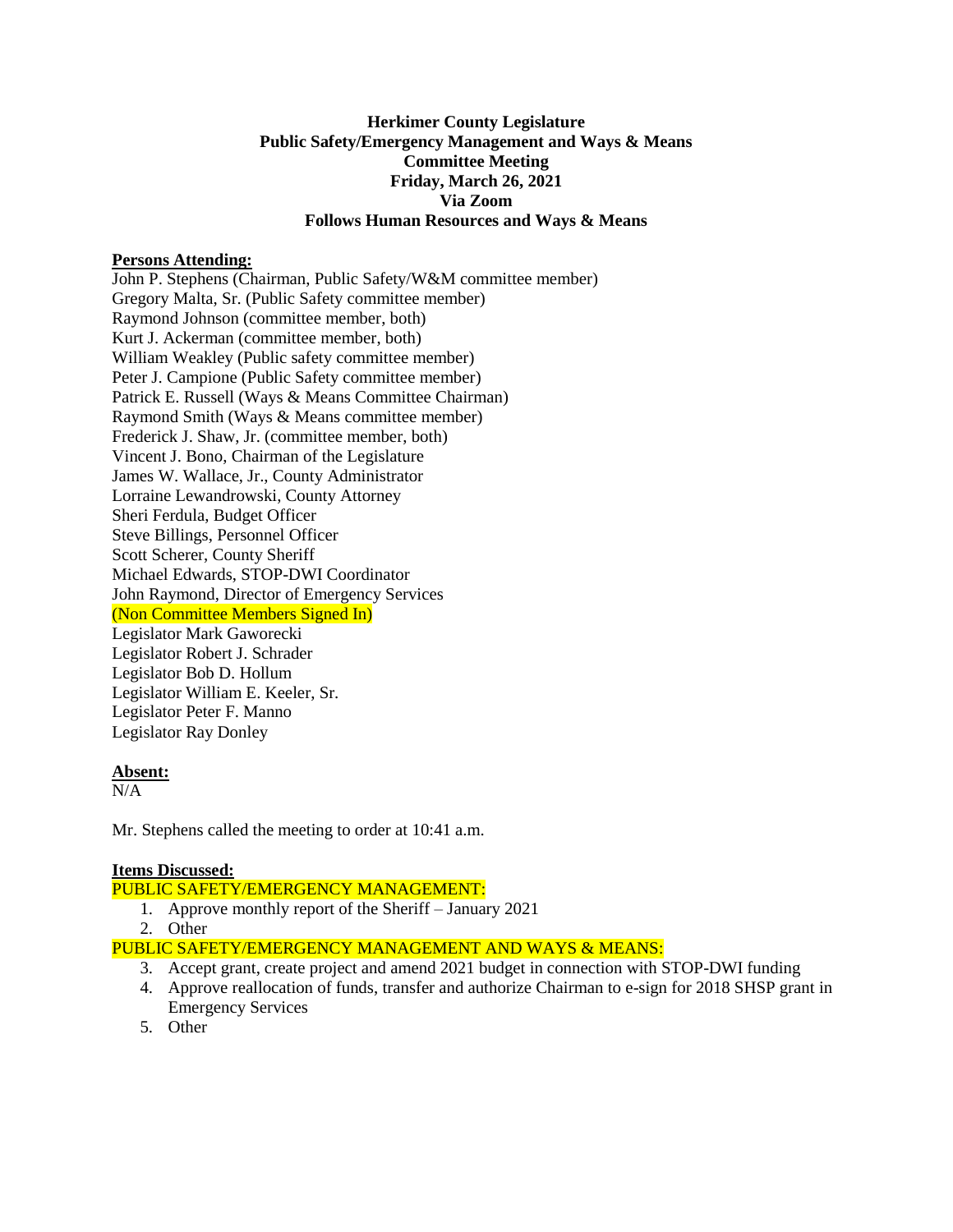### **Committee Vote Record:**

PUBLIC SAFETY/EMERGENCY MANAGEMENT:

Mr. Stephens: "Number one approve monthly report of the Sheriff for January 2021."

Item #1 – On motion of Mr. Bono, seconded by Mr. Weakley for Public Safety, Item #1 was voted on and approved. Unanimous.

Item  $#2 - N/A$ .

### PUBLIC SAFETY/EMERGENCY MANAGEMENT AND WAYS & MEANS:

Mr. Stephens: "Number three accept grant, create project and amend 2021 budget in connection with STOP-DWI funding. Mr. Edwards, I believe you are on. Anything you need to add?"

Michael Edwards: "It's the Crack-Down Grants. Police Departments utilize it for DWI patrols. We didn't get any money the first half of the year so this is the second half of the grant and this is what they allotted  $\overline{\mathbf{u}}$ .

Mr. Stephens: "Can I get a motion?"

Item #3 – On motion of Mr. Campione, seconded by Mr. Shaw for Public Safety, and on motion of Mr. Johnson, seconded by Mr. Stephens for Ways & Means, Item #3 was voted on, approved and moved for Resolution. Unanimous.

Mr. Stephens: "Number four approve reallocation of funds, transfer and authorize Chairman to e-sign for 2018 SHSP grant in Emergency Services."

Mr. Russell: "Is there any other discussion?"

Mr. Manno: "I have a comment. We are talking about all of this money we may have to be giving to the Daycare Center yet we built a 130 bed jail which we didn't need and we didn't put in the Sheriff's office which should have been there because of money and now all of the sudden we have all of these funds for other things."

Mr. Stephens: "I believe Mr. Manno, this is all grant funding so it wouldn't have anything to do with the other."

Mr. Manno: "Yes. The major part of it was grant funding but as Kurt was talking, there could be other expenses. We are going to hire an inspector now too. That's not grant money."

Mr. Stephens: "Not with what we are doing here now. That doesn't have any bearing on it."

Mr. Russell: "Under number four is there any other discussion that is pertinent to number four?"

Item #4 – On motion of Mr. Johnson, seconded by Mr. Malta for Public Safety, and on motion of Mr. Johnson, seconded by Mr. Stephens for Ways & Means, Item #4 was voted on, approved and moved for Resolution. Unanimous.

Mr. Stephens: "Anything under other? Can I get a motion to adjourn?"

Item  $#5 - N/A$